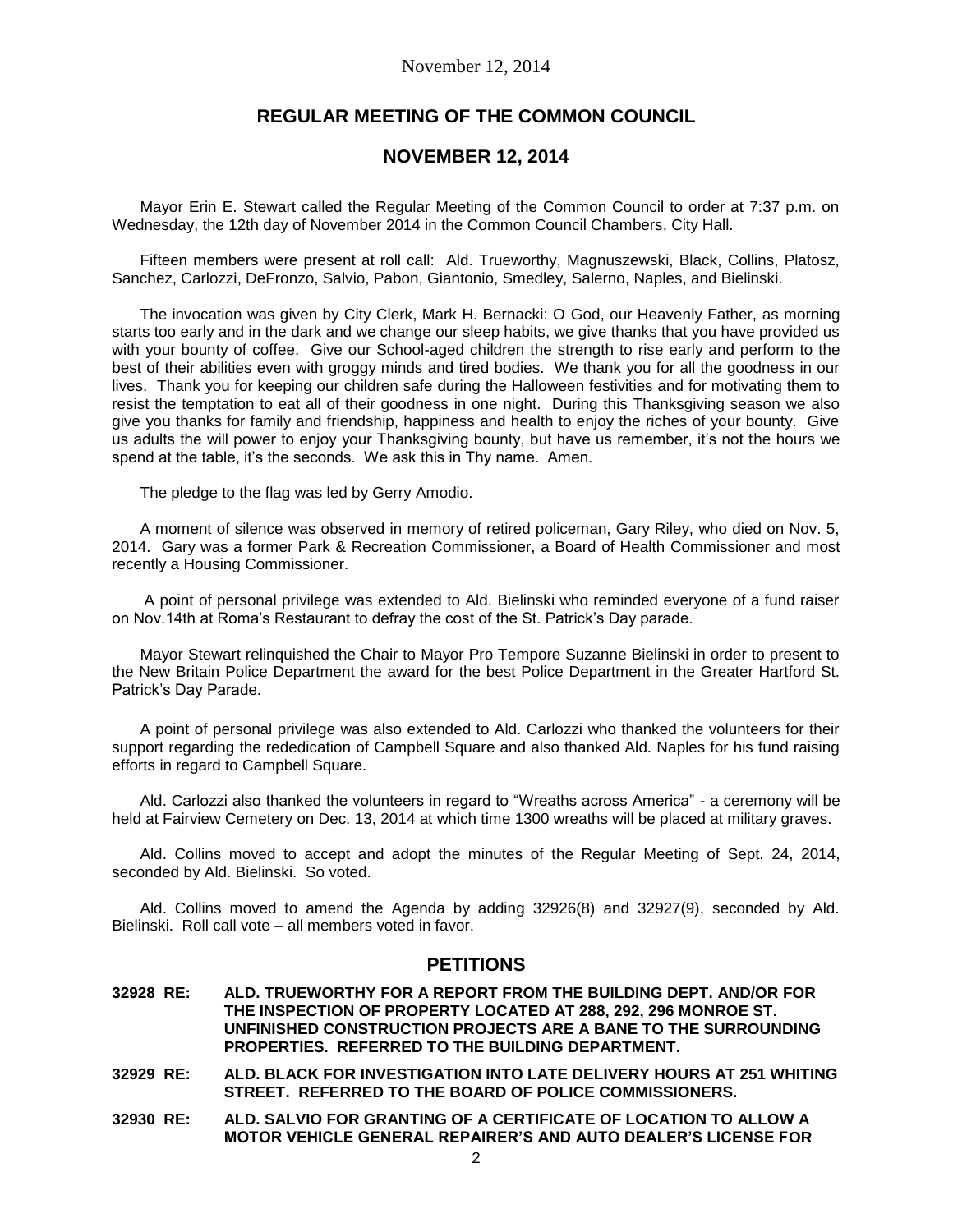**PROPERTY AT 117-A CHRISTIAN LANE. REFERRED TO THE ZONING BOARD OF APPEALS, CITY PLAN COMMISSION AND COMMITTEE ON PLANNING, ZONING AND HOUSING.** 

### **32931 RE: ALD. SALERNO FOR THE POSSIBILITY OF ADDING A STREET LIGHT AT 265 WEST MAIN STREET. REFERRED TO THE PUBLIC WORKS DEPT.**

**32932 RE: ALD. BIELINSKI AND ALD. GIANTONIO FOR A REPORT FROM THE REGISTRARS OF VOTERS PERTAINING TO ANY ISSUES THAT MAY HAVE OCCURRED DURING THE NOV. 6, 2014 ELECTIONS. REFERRED TO THE REGISTRARS OF VOTERS.**

Ald. Collins moved to accept and adopt the Consent Agenda, seconded by Ald. Bielinski. Roll call vote – all members voted in favor. Approved Nov. 13, 2014 by Mayor Erin E. Stewart.

# **CONSENT AGENDA**

# **CITY CLERK**

### **32912 RE: CLAIMS FOR INJURIES AND/OR PROPERTY DAMAGE**

To Her Honor, the Mayor, and the Common Council of the City of New Britain: the undersigned beg leave to report the following:

CLAIMANTS NAME

- Barsaleau, Shirley by her Atty. Adam D. Meltsner
- Singletary, Ondreigha
- Tierney, Scott

Mark H. Bernacki City Clerk

## **OFFICE OF THE CORPORATION COUNSEL**

### **32913 RE: EDNA HOMAR V. CITY OF NEW BRITAIN**

To Her Honor, the Mayor, and the Common Council of the City of New Britain: the undersigned beg leave to report the following:

RESOLVED, By the Common Council of the City of New Britain that the sum of SIX THOUSAND TWO HUNDRED FIFTY DOLLARS (\$6,250) be paid to Edna Homar and William Rivera, Esq., her attorney, in full settlement of her suit against the City of New Britain, now pending in Superior Court, Judicial District of New Britain, at New Britain, for bodily injuries she sustained on March 5, 2011 when she allegedly tripped over a broken sign post on the sidewalk at 492 West Main Street. As a result of the incident, plaintiff alleges that she has suffered contusions and abrasions to the face, three broken teeth, cervical sprain/strain, left knee contusion and left ankle sprain. In medical specials, the plaintiff has incurred \$6,476.18. There are two liens for the medical bills.

This recommendation is made upon the advice of City Attorney Irena J. Urbaniak, after settlement negotiations between Honorable Judge Sweinton, City Attorney Irena J. Urbaniak and William Rivera, Esq., with the approval and consent of Gennaro Bizzarro, Esq.

This suit is to be withdrawn by the plaintiff without costs to the City of New Britain and settlement is to be made without admission of any liability.

> Irena J. Urbaniak City Attorney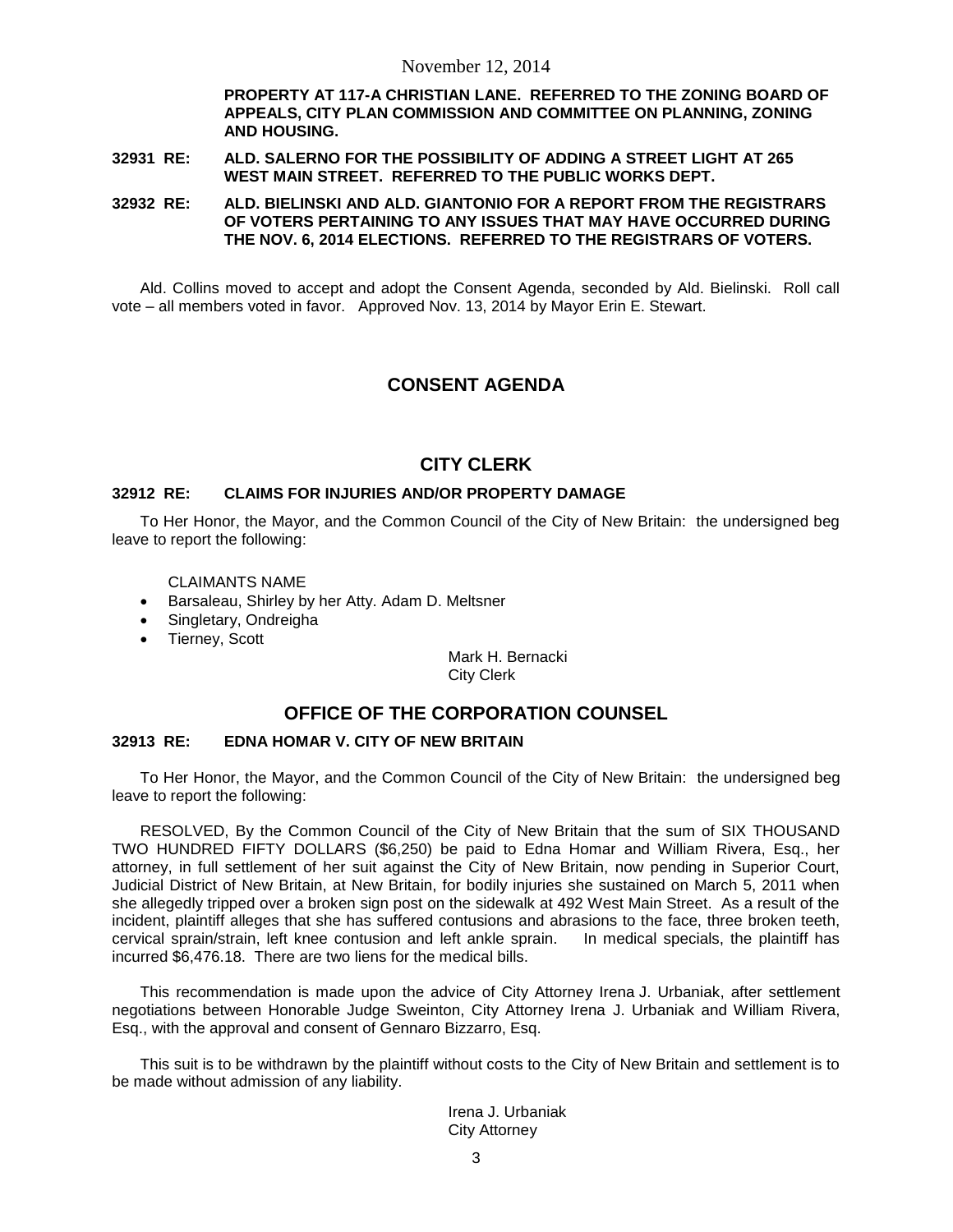# **PURCHASING DEPARTMENT**

## **32916 RE: COOPERATIVE PURCHASING – VEHICLE EMERGENCY LIGHTING, EQUIPMENT AND INSTALLATION – N.B. POLICE DEPT.**

To Her Honor, the Mayor, and the Common Council of the City of New Britain: the undersigned beg leave to report the following:

In accordance with City Code of Ordinances, Chapter 2, Article VIII, Division 1, Section 2-538 (a), a purchase order was requested by the New Britain Police Department for the following under the State of Connecticut's Cooperative Purchasing Plan:

| Supplier         | Item                              | Price      |
|------------------|-----------------------------------|------------|
| MHQ.             | Emergency Lighting, Equipment and | \$4.312.54 |
| Marlborough, MA. | Installation on a Hummer          |            |

The New Britain Police Department requested the purchase and installation of Emergency Lighting, Sirens, and Electrical Systems for their Hummer utilizing the State of Connecticut's Contract Award #11PSX0134. The Hummer was a surplus vehicle of the Federal Government and was given to the New Britain Police Department at no cost. The Hummer will be utilized to conduct investigations at major crime scenes off of City Streets. Cost of the Emergency Lighting, Equipment and Installation on the Hummer is being paid for also by the Federal Government Grant Funds. The Police Department Administration requested that the expense for this purchase be taken from their account number 289211128-5740, Asset Forfeiture Federal, Other Miscellaneous Equipment.

RESOLVED: That the Purchasing Agent is hereby authorized to issue a purchase order for \$4,312.54 to MHQ of Marlborough, MA for the purchase and installation of Emergency Lighting and Equipment on a Hummer for the New Britain Police Department utilizing the State of Connecticut's Cooperative Purchasing Plan, Contract Award #11PSX0134.

> Jack Pieper Purchasing Agent

### **32917 RE: COOPERATIVE PURCHASING - 2 COMMERCIAL WATER HEATERS FOR VETERANS STADIUM - DEPT. OF PROPERTY MANAGEMENT**

To Her Honor, the Mayor, and the Common Council of the City of New Britain: the undersigned beg leave to report the following:

In accordance with City Code of Ordinances, Chapter 2, Article VIII, Division 1, Section 2-538 (a), purchase order were requested for the following under the State of Connecticut's Cooperative Purchasing Plan for the Public Works Department, Property Management Division.

| Supplier          | ltem                 | <u>Qty</u> | Unit Price | <b>Total Price</b> |
|-------------------|----------------------|------------|------------|--------------------|
| F.W. Webb Company | Commercial           |            | \$3.946.04 | \$7.892.08         |
| Hartford, CT.     | <b>Water Heaters</b> |            |            |                    |

The Public Works Department, Property Management Division, requested the purchase of two (2) Commercial Water Heaters for Veteran's Stadium utilizing the State of Connecticut's Contract Award #10PSX0060. The existing Water Heaters at Veteran's Stadium outlived their life expectancy. They started to leak water and could not be repaired. Because the Water Heaters were old, parts to make the needed repairs were no longer available. The Property Management Division removed the Water Heaters to protect the Stadium from water damage. They will install the new Water Heaters when they are purchased. Funding for this purchase is available within the Property Management Division's account number, 001419006-5435, Building Grounds, Maintenance and Repairs.

RESOLVED: That the Purchasing Agent is hereby authorized to issue a purchase order for \$7,892.08 to F.W. Webb Company of Hartford CT for the purchase of two (2) Commercial Water Heaters for Veteran's Stadium utilizing the State of Connecticut's Cooperative Purchasing Plan, Contract Award #10PSX0060.

> Jack Pieper Purchasing Agent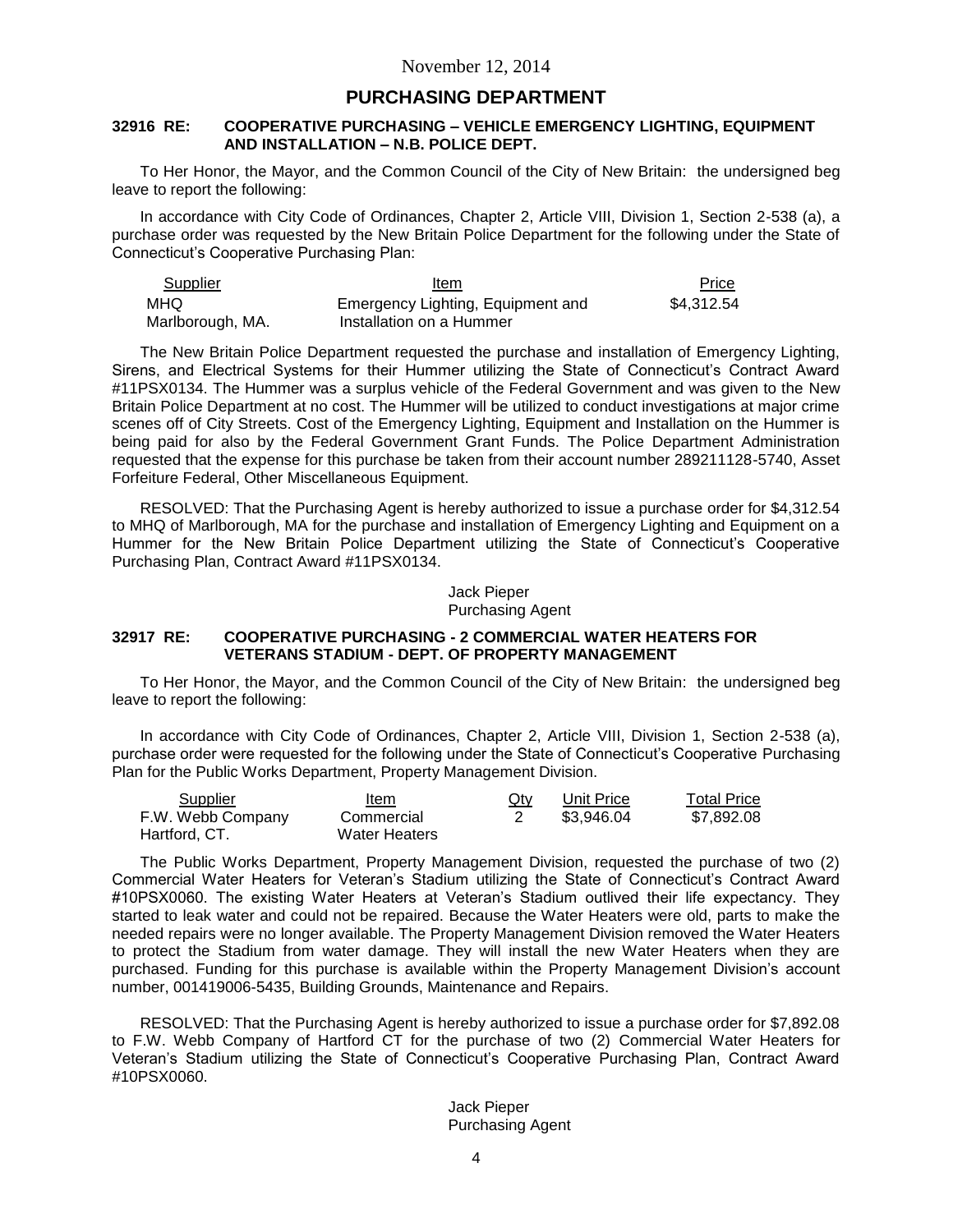## **32918 RE: COOPERATIVE PURCHASING, GLOCK PISTOLS AND AMMUNITION FOR THE POLICE DEPARTMENT**

To Her Honor, the Mayor, and the Common Council of the City of New Britain: the undersigned beg leave to report the following:

In accordance with City Code of Ordinances, Chapter 2, Article VIII, Division 1, Section 2-538 (a), purchase order was requested by the New Britain Police Department for the following under the State of Massachusetts Cooperative Purchasing Plan.

| Supplier                       | Item                    | $Q$ ty | Unit Price | Price       |
|--------------------------------|-------------------------|--------|------------|-------------|
| International Arms Corporation | GLOCK 23 Pistol         | 17     | \$109.00   | \$1,853.00  |
| Billerica, MA                  | GLOCK 22 Pistol         | 158    | 129.00     | 20,382.00   |
|                                | <b>GLOCK 17T Pistol</b> | 15     | 454.00     | 6,810.00    |
|                                | GLOCK 22 Pistol         | 10     | 409.00     | 4,090.00    |
|                                | <b>GLOCK Magazine</b>   | 60     | 19.95      | 1,197.00    |
|                                | Total Price             |        |            | \$34,322.00 |

The New Britain Police Department requested the purchase of one hundred and eighty five (185) new GLOCK Pistols and sixty (60) new Ammunition Magazines utilizing the State of Massachusetts's Contract Award #LAW09. There were no GLOCK dealers in the State of Connecticut. This fact has been verified by the Purchasing Agent. The existing GLOCK Pistols are approximately nine (9) years old and need to be replaced. The Pistol's Ammunition Magazines and internal parts have been in use beyond their intended life span. The current Pistols are still in working order but the Ammunition Magazines and internal parts need to be replaced in a timely fashion if repairs are needed to be made to them. International Arms Corporation's price for the new Pistols includes a trade-in of the one hundred seventy– five (175) existing pistols. The trade–in is a cost savings of \$49,340.00 to the City. The cost of the new GLOCK Pistols and Ammunition Magazines are being paid for by the Federal Government Grant Funds. The Police Department Administration requested that the expense for this purchase be taken from their account number 289211128-5740, Asset Forfeiture Federal, Other Miscellaneous Equipment.

RESOLVED: That the Purchasing Agent is hereby authorized to issue a purchase order for \$34,322.00 to International Arms Corporation of Billerica, MA for the purchase of two hundred (200) GLOCK Pistols and sixty (60) Ammunition Magazines for the New Britain Police Department utilizing the State of Massachusetts's Cooperative Purchasing Plan, Contract Award #LAWP09.

> Jack Pieper Purchasing Agent

# **TAX COLLECTOR**

## **32919 RE: TAX ABATEMENTS, CORRECTIONS AND REFUNDS**

To Her Honor, the Mayor, and the Common Council of the City of New Britain: the undersigned beg leave to report the following:

The Collector of Taxes has referred a list of tax abatements, corrections and refunds. Acceptance and adoption is respectfully recommended.

> Cheryl S. Blogoslawski Tax Collector

# **COMMITTEE ON ADMINISTRATION, FINANCE AND LAW**

## **32900-1 RE: PROPOSED AMENDMENT TO THE ORDINANCES REGARDING THE AUTHORITY OF THE NEW BRITAIN COMMISSION ON THE ARTS**

To Her Honor, the Mayor, and the Common Council of the City of New Britain: the undersigned beg leave to report the following:

The Committee on Administration, Finance and Law held a regular meeting and public hearing on Wednesday, November 05, 2014, at 7:00 PM in the Council Chambers, to which was referred the matter of item #32900, to amend the Code of Ordinances regarding the authority of the New Britain Commission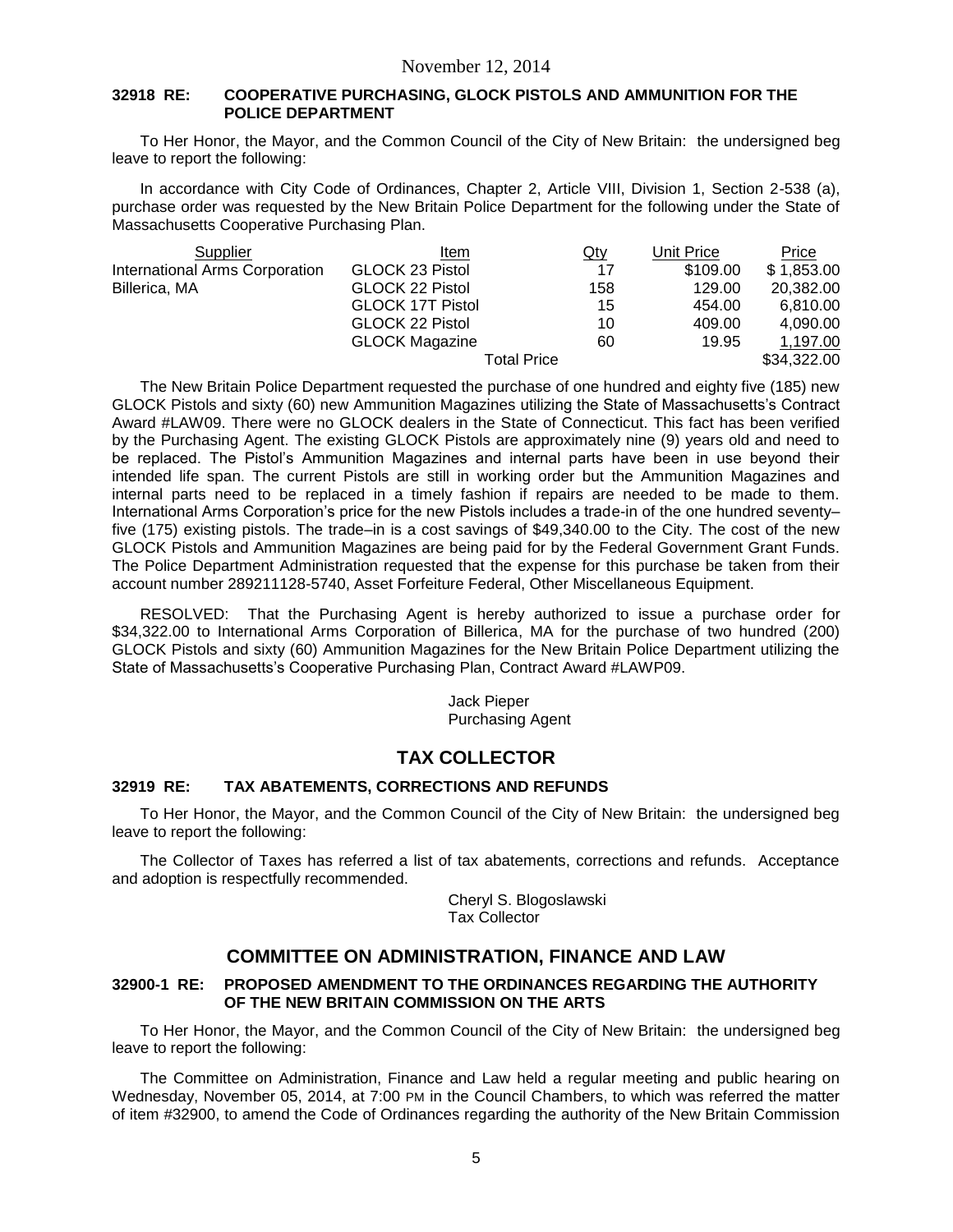on the Arts, voted to accept as amended and refer back to the Common Council with a favorable recommendation.

> Alderman David DeFronzo **Chair**

# **REPORTS OF LEGISLATIVE COMMITTEES, BOARDS, COMMISSIONS AND DEPARTMENTS**

# **PURCHASING DEPARTMENT**

## **32914 RE: BROAD STREET IMPROVEMENTS, PHASE II FOR PUBLIC WORKS DEPT.**

To Her Honor, the Mayor, and the Common Council of the City of New Britain: the undersigned beg leave to report the following:

Public Bid No. 3759 was solicited and received in accordance with the Purchasing Ordinances of the City of New Britain for the Broad Street Improvements, Phase II for the Public Works Department. Funding is available for this purchase within the Public Work Department's Account Number, 0083240301-5454, Broad Street, Reconstruction.

Invitations to bid were solicited and the bid was duly advertised in the New Britain Herald and the Hartford Courant Newspapers, City and State of Connecticut's Department of Administration Services websites and mailed to forty (40) Construction Companies. The Purchasing Agent did not receive any letters from the Construction Companies on the mailing list who indicated they could not provide a response to the bid request. The responses received are on file in the Town Clerk's office.

The bids were reviewed for conformance to specifications by the Public Works Department Administration, the City's On-call Engineering Company associated with this project and the Purchasing Agent. Therefore the Director of Public Works is recommending that the bid be awarded to LTC Construction Company, Inc. of New Britain, CT who submitted the lowest responsible bid and met all of the bid specifications for the Broad Street Improvements, Phase II.

RESOLVED: That the Purchasing Agent is hereby authorized to issue a purchase order for \$3,730,696.50 and enter into a contract with LTC Construction Company, Inc. of New Britain, CT for the Broad Street Improvements, Phase II, for the Public Works Department per the terms and specifications of Public Bid No. 3759.

#### Jack Pieper Purchasing Agent

Ald. Pabon recused himself due to a possible conflict of interest – his company is bidding on the fencing part of the project. Ald. Trueworthy moved to accept and adopt, seconded by Ald. Bielinski. So voted. Approved November 13, 2014 by Mayor Erin E. Stewart.

Ald. Pabon returned to the Chambers.

#### **32915 RE: ELAM ST. WATER TANK REPLACEMENT, CORBIN AVE. PUMP STATION & WEST MAIN ST. GATE HOUSE IMPROVEMENTS - PUBLIC WORKS DEPT.**

To Her Honor, the Mayor, and the Common Council of the City of New Britain: the undersigned beg leave to report the following:

Public Bid No. 3805 was solicited and received in accordance with the Purchasing Ordinances of the City of New Britain for the Elam Street Water Tank Replacement, Corbin Avenue Pump Station and West Main Street Gate House Improvements for the Public Works Department, Utilities Division. The Utilities Division is being funded for this in part by a loan from the State of Connecticut Drinking Water State Revolving Fund. Funding is available for this purchase within the Public Works Department, Utilities Division's account number, 0083257601-5454, Capital Projects, Elam Street Water Tank, Public Works.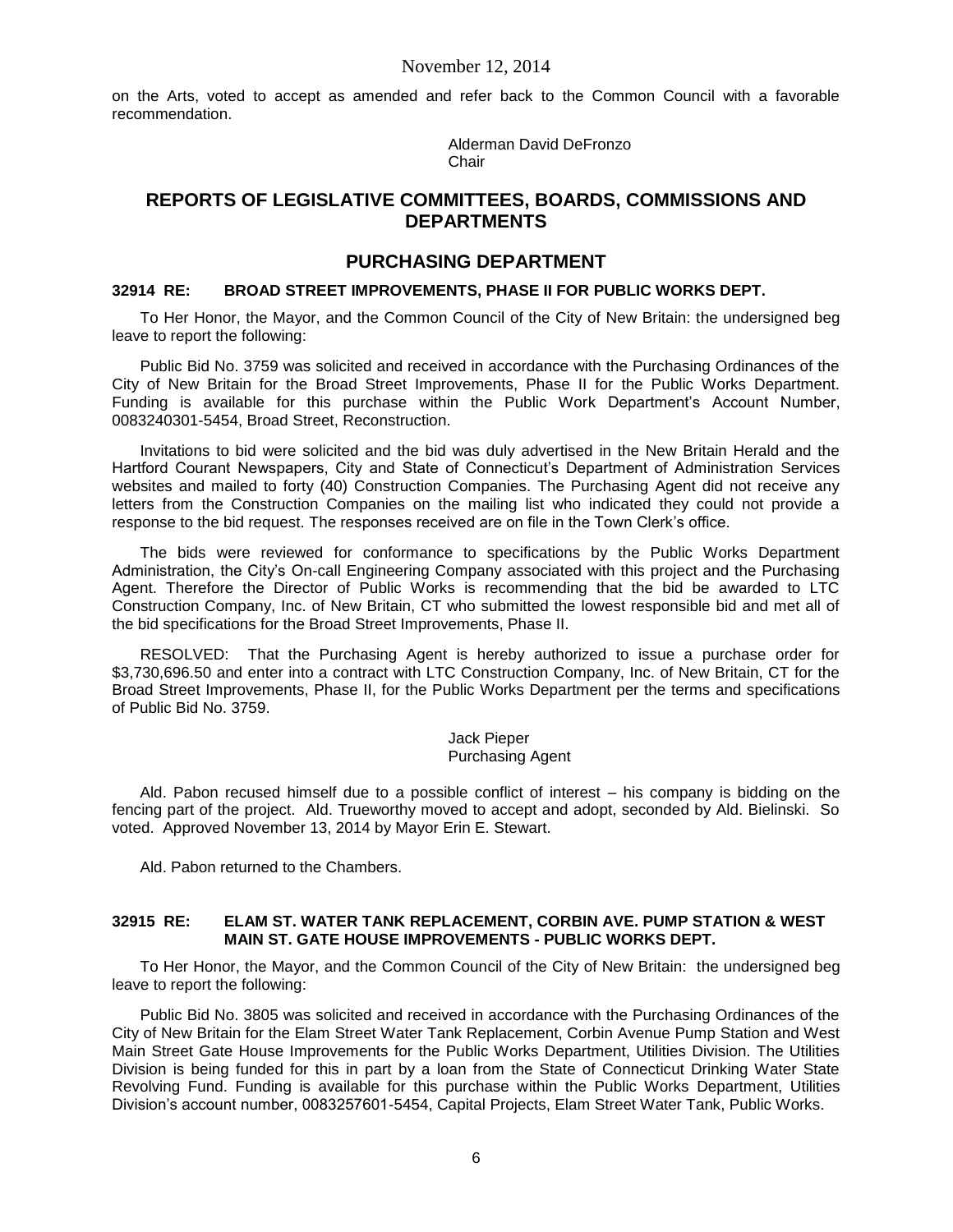Invitations to bid were solicited and the bid was duly advertised in the New Britain Herald and the Hartford Courant Newspapers, City and State of Connecticut's Department of Administration Services websites and mailed to eleven (11) Construction Companies. The Purchasing Agent did not receive any letters from the Construction Companies on the mailing list who indicated they could not provide a response to the bid request. The responses received are on file in the Town Clerk's Office.

The bids were reviewed for conformance to specifications by the Utilities Division Administration, the City's On-call Engineering Company associated with this project and the Purchasing Agent. Therefore the Deputy Director of the Public Works Department is recommending that the bid be awarded to The Associated Construction Company of Hartford, CT who submitted the lowest responsible bid and met all of the bid specifications for the Elam Street Water Tank Replacement, Corbin Avenue Pump Station and West Main Street Gate House Improvements. The bid result was presented to the Water Commission at their October 7, 2014 meeting. At this meeting they approved the Deputy Director of the Public Works Department's recommendation to award the bid for the Elam Street Water Tank Replacement, Corbin Avenue Pump Station and West Main Street Gate House Improvements to The Associated Construction Company of Hartford, CT.

RESOLVED: That the Purchasing Agent is hereby authorized to issue a purchase order for \$2,973,428.00 and enter into a contract upon receiving the Loan Assistance Agreement from the State of Connecticut's Attorney General's Office with The Associated Construction Company of Hartford, CT for the Elam Street Water Tank Replacement, Corbin Avenue Pump Station and West Main Street Gate House Improvements for the Public Works Department, Utilities Division per the terms and specifications of Public Bid No. 3805.

#### Jack Pieper Purchasing Agent

Ald. Trueworthy moved to accept and adopt, seconded by Ald. Collins. So voted. Approved November 13, 2014 by Mayor Erin E. Stewart.

# **RESOLUTIONS RETURNED FROM COMMITTEE**

## **32900-2 RE: AMENDMENT TO SEC. 2-584 OF THE ORDINANCES REGARDING PROMOTION OF PUBLIC ARTS**

To Her Honor, the Mayor, and the Common Council of the City of New Britain: the undersigned beg leave to recommend the adoption of the following:

Resolution Summary: PURPOSE. To amend the Code of Ordinances regarding the authority of the New Britain Commission on the Arts.

BE IT ORDAINED BY THE COMMON COUNCIL OF THE CITY OF NEW BRITAIN that Section 2- 584 of the Code of Ordinances, City of New Britain, be amended to read as follows (inserted text appears in underline; deleted text appears in strikethrough; new sections begin with the word [new]):

Sec. 2-584. Promotion of pPublic aArts.

(a) For purposes of this section, the following terms have the following meanings:

*City building* means any building or facility owned or leased by the City of New Britain and open to the public or intended for such use, exclusive of any shed, warehouse, garage or building of a temporary nature.

*City street* means any street owned or otherwise controlled by the cCity, including, adjacent to said street, all light posts, utility posts, traffic signs, traffic signal lights and associated equipment, street signs, etc.

*Commission* means the New Britain Commission on the Arts.

*Construction project* means any construction, reconstruction, renovation or alteration to any cCity building, cCity street or cCity park, the value of which construction, reconstruction, renovation or alteration is more than five hundred thousand dollars (\$500,000.00).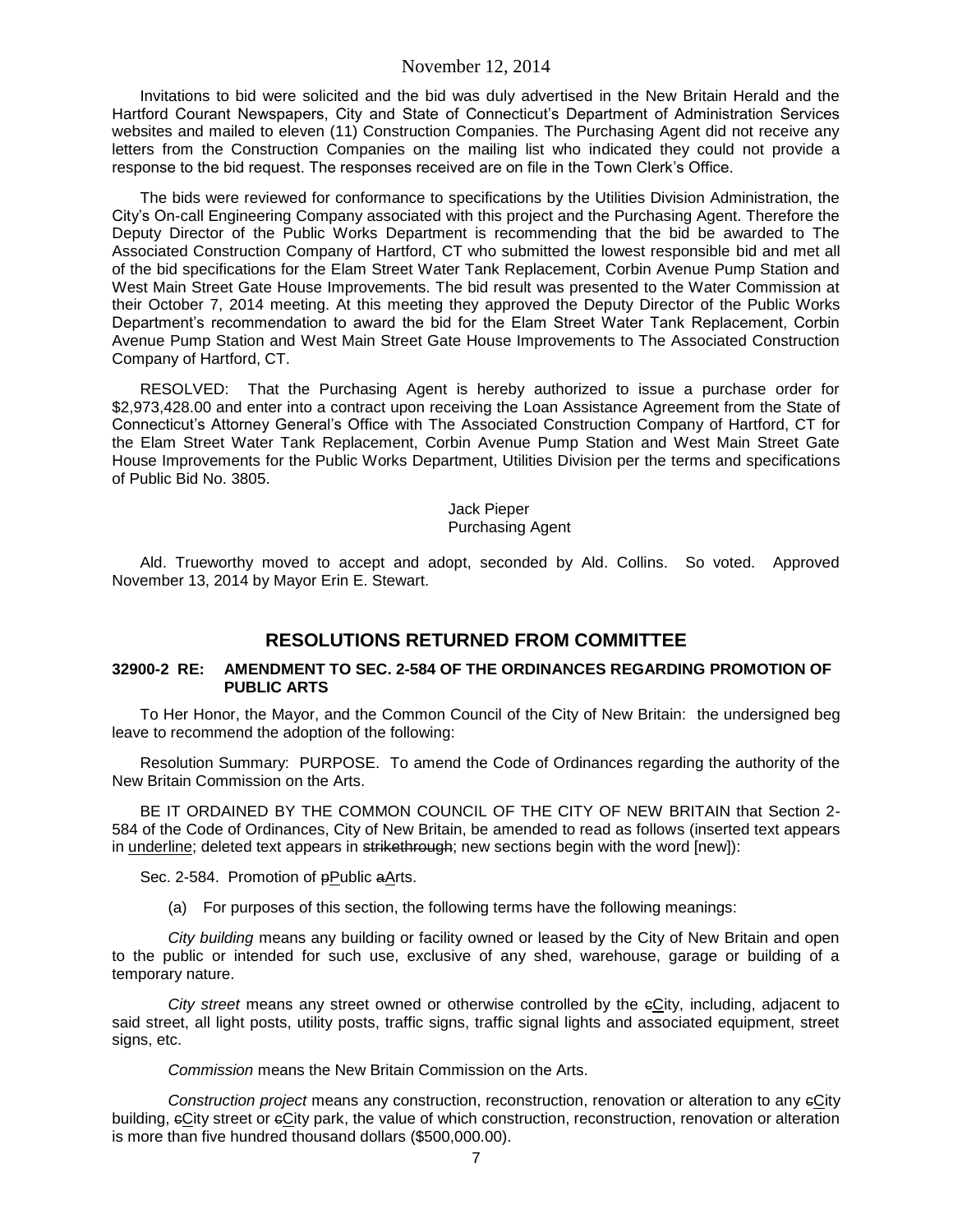*Renovation* does not include a project of which the principal purpose is the rehabilitation of:

- (1) Plumbing, heating, ventilating, air-conditioning or electrical systems; or
- (2) Light posts, utility posts, traffic signs, traffic signal lights and associated equipment, street signs, etc.

*Work of art* means art work created by a professional artist, artisan or craftsperson which is to be in, on or located in the immediate vicinity of such construction project, including, but not limited to:

- (1) Paintings, including all media and both portable and permanently affixed works of art such as murals and frescoes;
- (2) Sculpture, including bas-relief, high relief, mobile, fountain, kinetic, environmental, electronic, and in-the-round sculpture;
- (3) Prints, calligraphy, clay, drawings, stained glass, mosaics, photographs, fiber and textiles, wood, metal, plastics and other materials or combinations of materials;
- (4) Mixed media, including any combination of forms of media; or
- (5) Architectural embellishment or functional art; provided that "work of art" as used in this section shall not include building architecture, landscape architecture or landscape gardening.

(b) The bBoard of frinance and tTaxation and the  $e$ Common  $e$ Council, in the allocation of monies for any construction project, shall allocate for works of art, with respect to each such project and for the purposes of subsection (d) of this section, an amount from such monies not less than one (1) per cent of the total estimated cost of such construction, reconstruction, repair or alteration; provided, that said required amount shall not be more than one hundred fifty thousand dollars (\$150,000.00) and shall be calculated exclusive of:

- (1) The cost of any land acquisition;
- (2) Any nonconstruction costs;
- (3) Any augmentations to such cost; and
- (4) The amount of funding for such construction as is bound by rules or conditions that would preclude or prohibit the application of this section.

(c) The New Britain Commission on the Arts is hereby established. Effective January 1, 2016, the  $e$ Commission shall consist of twelve  $(12)$  nine  $(9)$  members to be appointed by the mMayor with the advice and consent of the cCouncil. three (3) members named by the Greater New Britain Arts Alliance (provided that of the members named by the Greater New Britain Arts Alliance, no more than two (2) shall be members of the same political party). The term of each member shall be two (2) years. The cCommission shall, in addition to its duties and responsibilities under subsection (d) of this section:

- (1) Make recommendations to the mMayor and cCommon cCouncil regarding any work of art which is in the custody or control of the eCity, including the public site for the display of such art;
- (2) When requested and subject to the availability of funds, to make funding recommendations to the mMayor and cCommon cCouncil on funding for local arts organizations and programs;
- (3) Advise the mMayor and cCommon cCouncil, with regard to a proposed removal, relocation or alteration of any public arts project or work of art in the possession of the cCity, to ensure proper preservation and display and advise the Mayor and Common Council regarding City involvement in the performing arts and with museums and art galleries;
- (4) Work to ensure that works of art are properly integrated into the cCity building environments, especially in places open to the public;
- (5) Compile and update an inventory of valuable works of art in the possession of the  $eCity$ . On an annual basis, eConduct and catalog an inventory of valuable works of art, including all of the eCity's war memorials. Working with the pPublic wWorks, pParks and rRecreation and the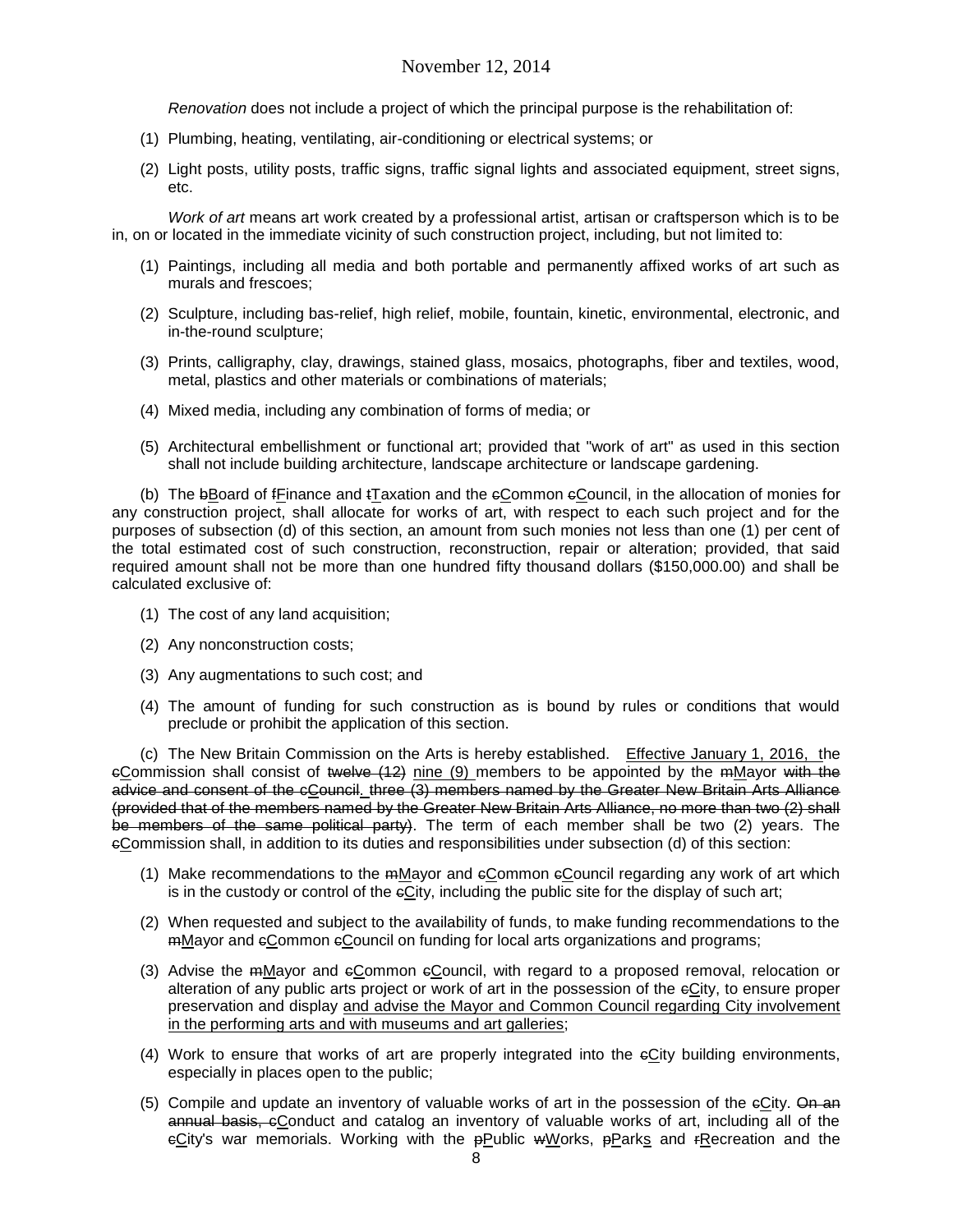vVeteran's cCommission, provide a recommendation to the mMayor and the city Common cCouncil on a maintenance schedule.

(d) The cCommission shall be responsible for the selection of a work or works of art to be placed in, on or located in the immediate vicinity of a construction project using monies allocated pursuant to subsection (b) of this section. The eCommission shall be responsible for selection of the artist, artisan or craftsperson, review of any design or plan and examination of the completion and proper placement of such work of art. The eCity ePurchasing aAgent, in consultation with the eCommission, shall be responsible for the contractual arrangements with any such artist, artisan or craftsperson. The selection of contractors and the award of contracts under this section may be conducted contrary to normal cCity bidding procedures, provided that:

The total amount that is to be paid for said contract is fixed prior to any request for proposals;

- (1) The  $\epsilon$ City  $\epsilon$ Purchasing aAgent, with the approval of the  $\epsilon$ Commission, shall establish selection procedures that protect the cCity's interests with respect to the durability, maintenance costs and aesthetic quality of works of art, and especially guaranteeing that the works of art be located in public places with public visibility and impact and will have a significant lifetime;
- (2) Such selection procedures shall provide for opportunities for members of the public and eCity staff to comment on prospective works of art; and
- (3) The final selection of an artist or work of art shall be contingent upon the approval of the eCommon eCouncil.

Each request for proposal issued pursuant to this section shall specify the artistic genre and general characteristics the eCommission chooses.

(e) The cCommon cCouncil or the cCommission, with the approval of the cCommon cCouncil, shall have the power, should it determine that it is in the interest of the  $eCity$ , to:

- (1) Place a work of art created with monies allocated pursuant to this section in a location other than the direct vicinity of the associated construction project; or
- (2) To exempt a particular construction project from the terms of this section.

(Ord. of 1-01; Res. No. 29064-2, 5-24-06; Res. No. 29391-2, 9-12-07; Res. No. 31710-2, 2-8-12) Secs. 2-585--2-590. Reserved.

> Alderman Don Naples Alderman Adam Platosz

Ald. Naples moved to accept and adopt, seconded by Ald. Platosz. So voted. Approved November 13, 2014 by Mayor Erin E. Stewart.

# **NEW BUSINESS**

## **RESOLUTIONS**

#### **32920 RE: CITY REQUESTING \$250,000 FOR TRANSIT - ORIENTED DEVELOPMENT PLANNING AND PRE-DEVELOPMENT PLANNING AND PRE-DEVELOPMENT WORK AROUND THE THREE NEW BRITAIN CTFASTRAK STATION SITES**

To Her Honor, the Mayor, and the Common Council of the City of New Britain: the undersigned beg leave to recommend the adoption of the following:

WHEREAS, Transit-Oriented Development is associated with creating more livable, attractive, walkable and sustainable urban communities that allow residents to have housing and transportation choices to live convenient, affordable and pleasant lives;

WHEREAS, Three new and modern transit stations are currently being built in New Britain by the CTfastrak Bus-rapid transit project and Transit-Oriented Development (TOD) opportunities typically exist within walking distance of transit stations;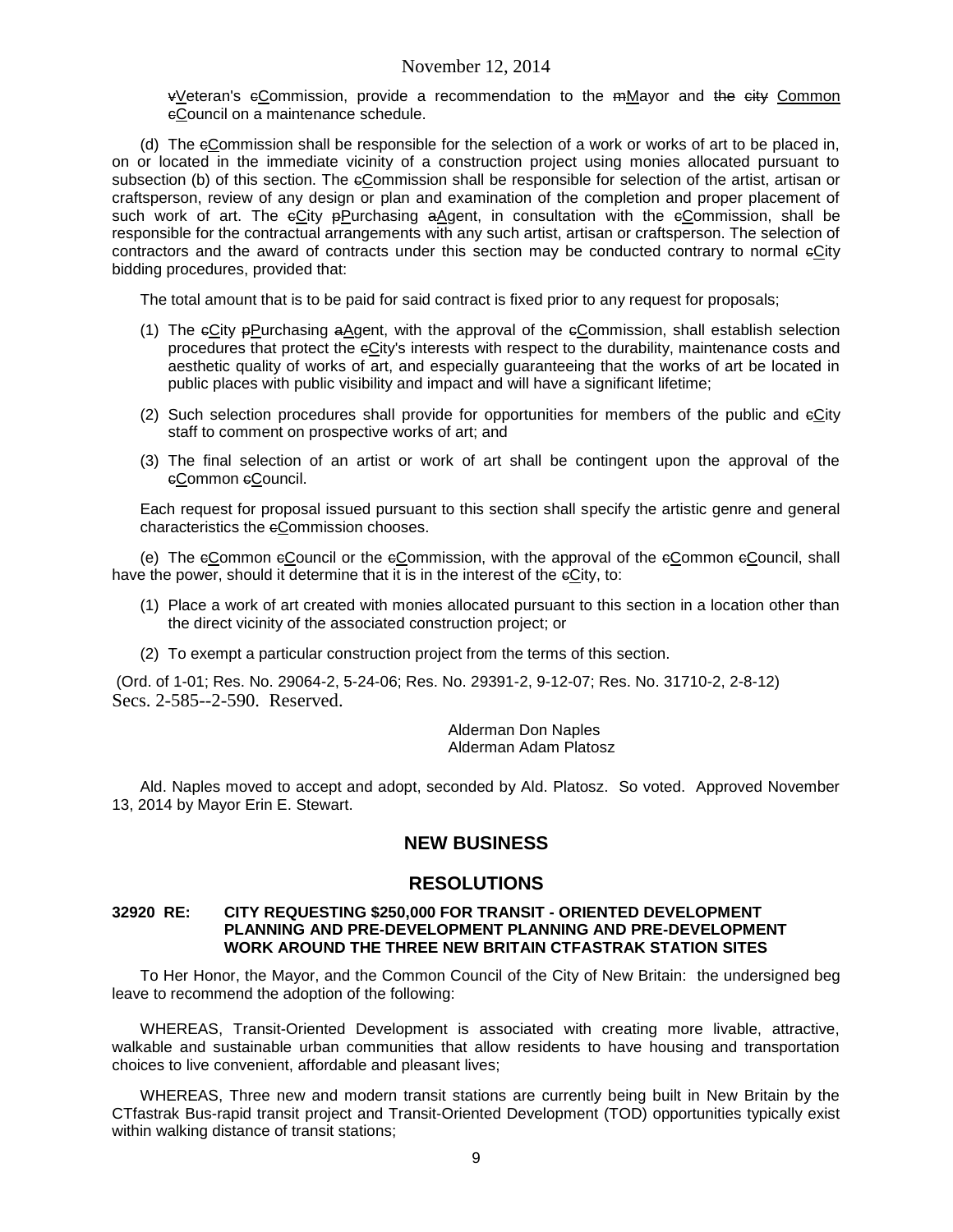WHEREAS, Downtown New Britain has many favorable land uses needed to support future TOD within a half mile of the CTfastrak downtown station, and is making significant progress towards creating a more livable, attractive, walkable, and bikeable downtown area, and next needs to focus its efforts on further land-use planning around the three CTfastrak station areas;

WHEREAS, The City has received funding for TOD planning from DECD, and has recently completed a DECD based RFQ process, and through this process selected Crosby, Schlessinger, and Smallrideg as the City's TOD land-use planning consultant;

WHEREAS, The TOD planning project around the three CTfastrak Station areas needs additional funding to complete all the important work needed to have significant impact on TOD;

RESOLVED, The New Britain Common Council authorizes the City to submit an application to the State of Connecticut requesting \$250,000 for TOD planning and pre-development work around the three New Britain CTfastrak Station sites in accordance with the State's Transit-Oriented Development Request for Applications;

RESOLVED, The New Britain Common Council also authorizes the Mayor, or if applicable her successor, to sign the grant application and other documents associated with administering the grant, if awarded, including any amendments thereto.

> Ald. Carlo Carlozzi, Jr. Ald. Eva Magnuszewski Ald. Don Naples Ald. Emmanuel Sanchez Ald. Daniel Salerno Ald. Robert Smedley

Ald. Carlozzi moved to accept and adopt, seconded by Ald. Sanchez. So voted. Approved November 13, 2014 by Mayor Erin E. Stewart.

## **32921 RE: THE TRADE-IN OF THREE MOTORCYCLES AND THE PURCHASE OF SIX MOTORCYCLES WITH FUNDS FROM THE DRUG INVESTIGATION FUND**

To Her Honor, the Mayor, and the Common Council of the City of New Britain: the undersigned beg leave to recommend the adoption of the following:

WHEREAS, the Drug Investigation Fund is an existing special revenue fund to which most revenue is credited as the result of the Federal drug asset forfeiture program, the greatest share of the proceeds from which are returned to Police Departments for use in drug control strategy, and

WHEREAS, the purpose of this resolution is to have the Council approve the trade-in of three (3) outdated motorcycles, and purchase of six (6) motorcycles with funds that have accumulated in the Drug Investigation fund from Gengras Harley Davidson, the State contract holder for police motorcycles, and

WHEREAS, these motorcycles will be used as patrol vehicles, funeral escorts, parade escorts and for community policing, and

WHEREAS, the three (3) trade-in motorcycles will reduce the bid price by \$24,000, and there are sufficient funds in the Drug Investigation Fund to purchase these motorcycles at no cost to the City, and

THEREFORE, BE IT RESOLVED, that the Council approve the trade-in of three (3) motorcycles and allocate funds that have accumulated in the Drug Investigation fund to appropriate six (6) motorcycles from Gengras Harley Davidson, the State contract holder for police motorcycles, with funds accumulated in the Drug Investigation Fund and outfit them with emergency equipment and graphics as follows:

#### Drug Investigation Fund

| Revenue:<br>289211128-4223     | Asset Forfeiture - Federal   | \$106.284 |
|--------------------------------|------------------------------|-----------|
| Expenditure:<br>289211128-5740 | Asset Forfeiture - Equipment | \$106.284 |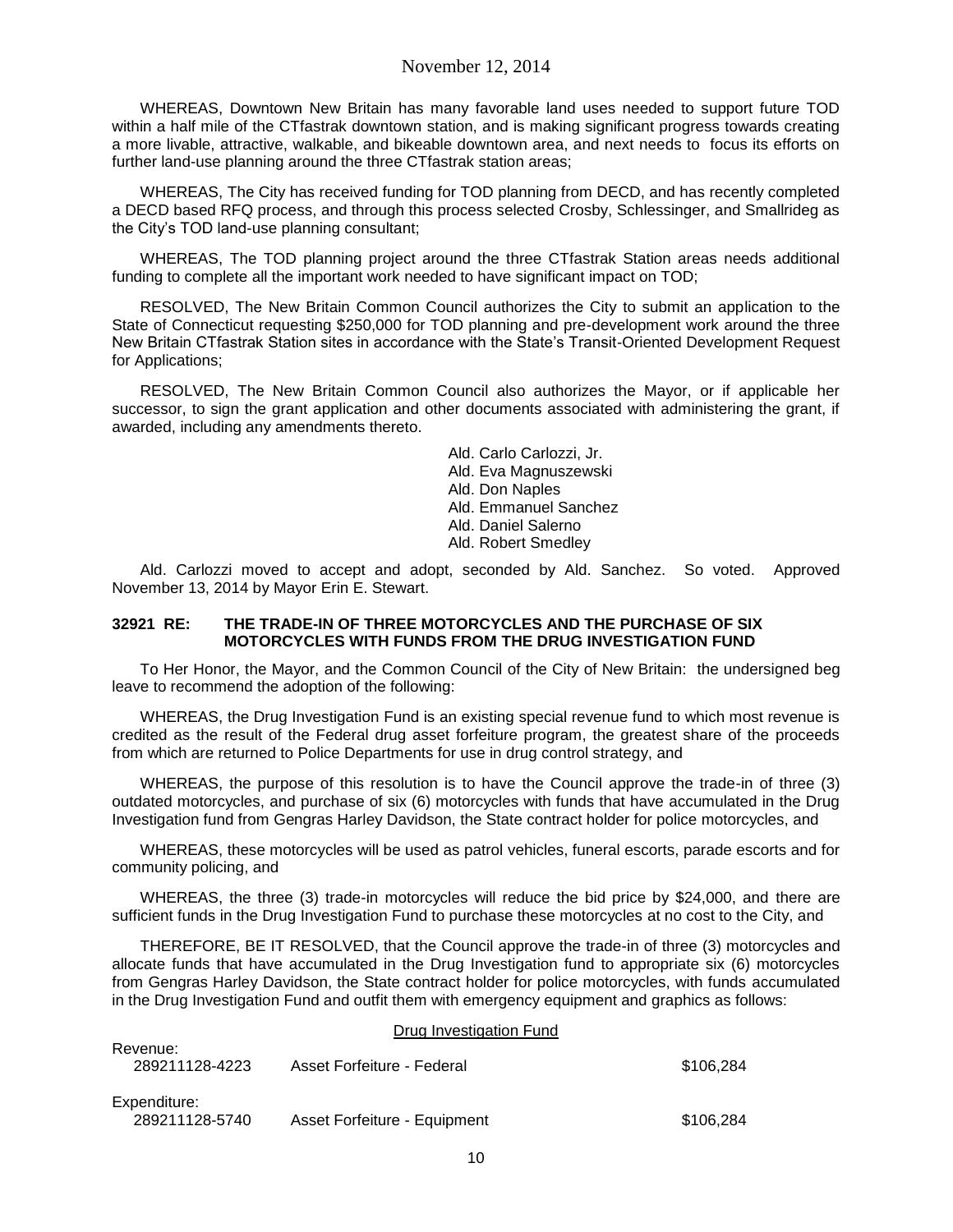Ald. Daniel Salerno Ald. Suzanne Bielinski - Police Liaison Ald. Carlo Carlozzi, Jr. - Police Liaison Ald. Wilfredo Pabon - Police Liaison Ald. Emmanuel Sanchez - Police Liaison Ald. Robert Smedley - Police Liaison

Ald. Bielinski moved to accept and adopt, seconded by Ald. Pabon. Roll call vote – all members present voted in favor. Approved November 13, 2014 by Mayor Erin E. Stewart

### **32922 RE: CCSU FACILITY USE & NON-DISCRIMINATION CERTIFICATE**

To Her Honor, the Mayor, and the Common Council of the City of New Britain: the undersigned beg leave to recommend the adoption of the following:

The City, through its Recreation Division of the Public Works Department, partners with Central Connecticut State University for programs and events held on the CCSU campus, including the Winter Tennis Program held in CCSU's Indoor Sports Bubble

WHEREAS, the Indoor Tennis Program is scheduled to run February-March 2015 and is in its 22<sup>nd</sup> consecutive year, AND

WHEREAS, the usage fee for the facility is waived by Central Connecticut State University, AND

WHEREAS, the Parks & Recreation Department pays supervision charges of \$15 per hour, AND

WHEREAS, 50 youth from New Britain participate in the program, AND

WHEREAS, the Central CT State University Event Management requires a signed facility use agreement in order to authorize use of their rental facility, THEREFORE BE IT

RESOLVED, that the New Britain Common Council authorizes that the Mayor of the City of New Britain is empowered and authorized to execute contracts and all related agreements on behalf of the City to utilize the Central Connecticut State University Campus Facilities including, but not limited to, the Indoor Sports Bubble, all gymnasiums, pools, athletic fields now and for all future events. AND BE IT FURTHER

RESOLVED, That the City of New Britain, hereby adopts as its policy to support the nondiscrimination agreements and warranties required to support nondiscrimination under the Connecticut General Statutes § 4a-60(a)(1) and §4a-60a(a)(1), as amended in the State of Connecticut Public Act07-245 and sections 9(a)(1) and 10(a)(1) of Public Act 07-142.

> Alderwoman Shirley Black Alderman David DeFronzo Alderman Jamie Giantonio Alderwoman Eva Magnuszewski Alderman Daniel Salerno

Ald. Black moved to accept and adopt, seconded by Ald. Giantonio. So voted. Approved November 13, 2014 by Mayor Erin E. Stewart.

## **32923 RE: AUTHORIZING THE MAYOR TO APPLY FOR STATE FINANCIAL ASSISTANCE - \$2,717,000 - FOR THE ABATEMENT, DEMOLITION AND REMEDIATION OF THE FORMER POLICE STATION AT 125 COLUMBUS BLVD.**

To Her Honor, the Mayor, and the Common Council of the City of New Britain: the undersigned beg leave to recommend the adoption of the following:

## CERTIFIED RESOLUTION OF THE CITY OF NEW BRITAIN

I, Mark Bernacki, Town and City Clerk, certify that below is a true and correct copy of a resolution duly adopted by the City of New Britain at a meeting of its Common Council duly convened on November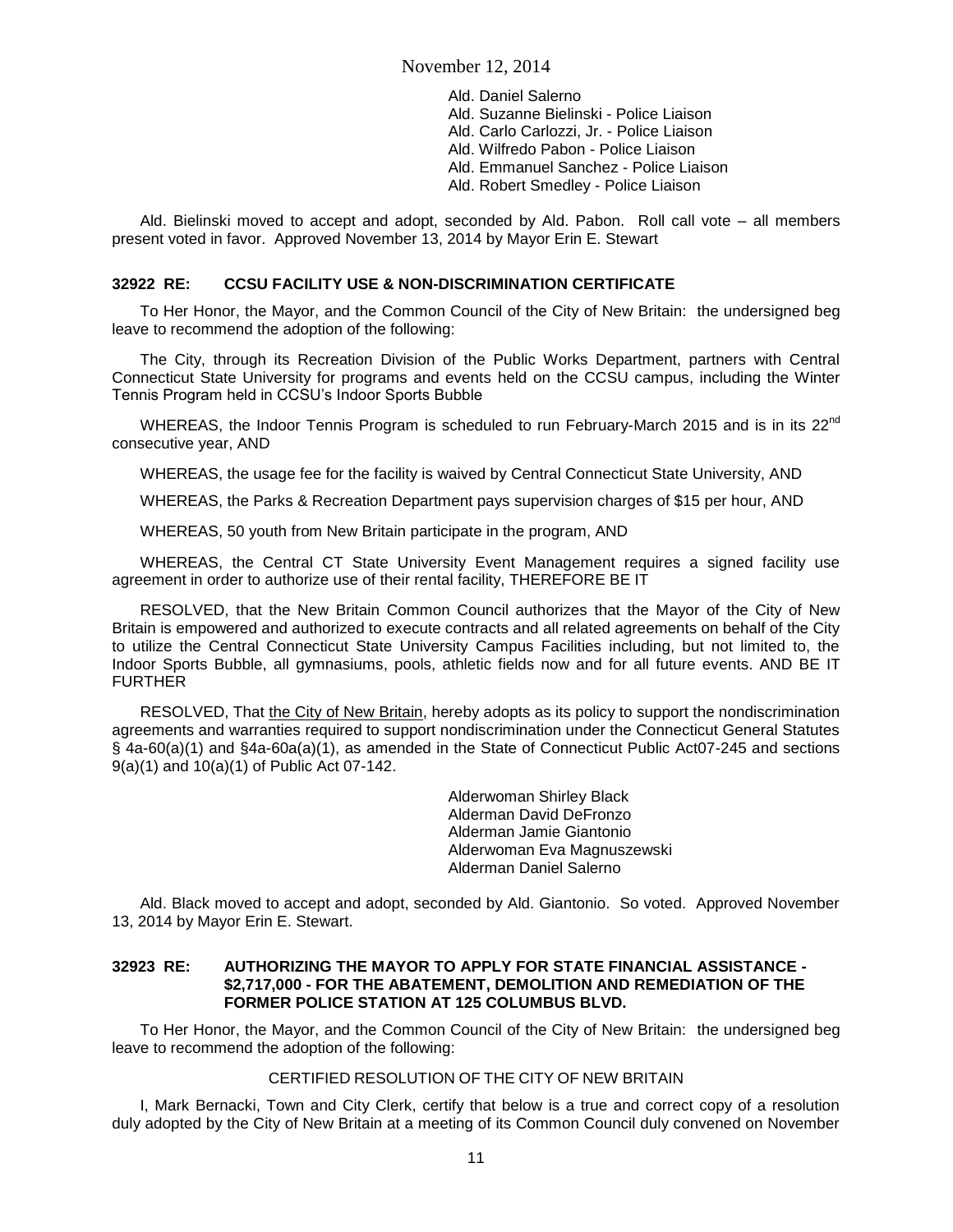12, 2014, and which has not been rescinded or modified in any way whatsoever and is at present in full force and effect. \_\_\_\_\_\_\_\_\_\_\_\_\_ \_\_\_\_\_\_\_\_\_\_\_\_\_\_\_\_\_\_\_\_\_\_\_\_\_\_\_\_\_\_

Date **Date Contract Bernacki, Town and City Clerk** Mark Bernacki, Town and City Clerk seal

WHEREAS, pursuant to Section 32-763 of the Connecticut General Statutes, the State of Connecticut Department of Economic and Community Development is authorized to extend financial assistance for economic development projects; and

WHEREAS, it is desirable and in the public interest that the City of New Britain make an application to the State of Connecticut Department of Economic and Community Development for \$2,717,000 in order to undertake the abatement, demolition and remediation of the former Police Station at 125 Columbus Boulevard and to execute an Assistance Agreement;

NOW, THEREFORE, BE IT RESOLVED by the Common Council of the City of New Britain that Erin E. Stewart, Mayor of the City of New Britain, is authorized to file an application for State financial assistance in an amount of \$2,717,000 and act as the authorized representative of the City of New Britain, and is directed to execute and file such application with the Connecticut Department of Economic and Community Development, to provide such additional information as may be required, and to execute documents as may be required including an Assistance Agreement with the State of Connecticut for State financial assistance, if such an agreement is offered, and any amendments and revisions thereto, for administration by the Department of Municipal Development

> Alderwoman Suzanne Bielinski Alderwoman Tonilynn Collins Alderman Wilfredo Pabon Alderman Jamie Giantonio Alderman Daniel Salerno

Ald. Giantonio moved to accept and adopt, seconded by Ald. Bielinski. So voted. Approved November 13, 2014 by Mayor Erin E. Stewart.

### **32924 RE: THE PROPOSED SALE OF 48 PROSPECT STREET TO PETER LEMNOTIS, MANAGING MEMBER, POPCO LLC FOR NOT LESS THAN \$12,000**

To Her Honor, the Mayor, and the Common Council of the City of New Britain: the undersigned beg leave to recommend the adoption of the following:

Resolution Summary: PURPOSE. To convey a City of New Britain-owned property to be used as a parking lot for the adjacent property owner, Peter Lemnotis, Managing Member, Popco LLC.

WHEREAS: The City of New Britain currently owns a vacant .14 acre lot known as 48 Prospect Street which had been acquired through the foreclosure process and has been vacant since 10/22/08; and

WHEREAS: Peter Lemnotis, Managing Member, Popco,LLC, owns property adjacent to 48 Prospect Street and is interested in utilizing the property for parking for his tenants; and

WHEREAS: Peter Lemnotis, Managing Member, Popco LLC, has offered to purchase the property for Twelve Thousand Dollars (\$12,000.00); and

WHEREAS: it is in the best interest of the City of New Britain to have this property turned into a useful and productive space and restored to the grand list: now, therefore, be it

RESOLVED, that Erin E. Stewart, Mayor, be and is hereby authorized to negotiate and execute on behalf of the City of New Britain a Purchase and Sales Agreement with Peter Lemnotis, Managing Member, Popco LLC for property known as 48 Prospect Street and to execute any and all documents necessary for the conveyance of said property in accordance with the terms of said agreement at a sale price of not less than Twelve Thousand Dollars (\$12,000.00).

#### Alderman Michael Trueworthy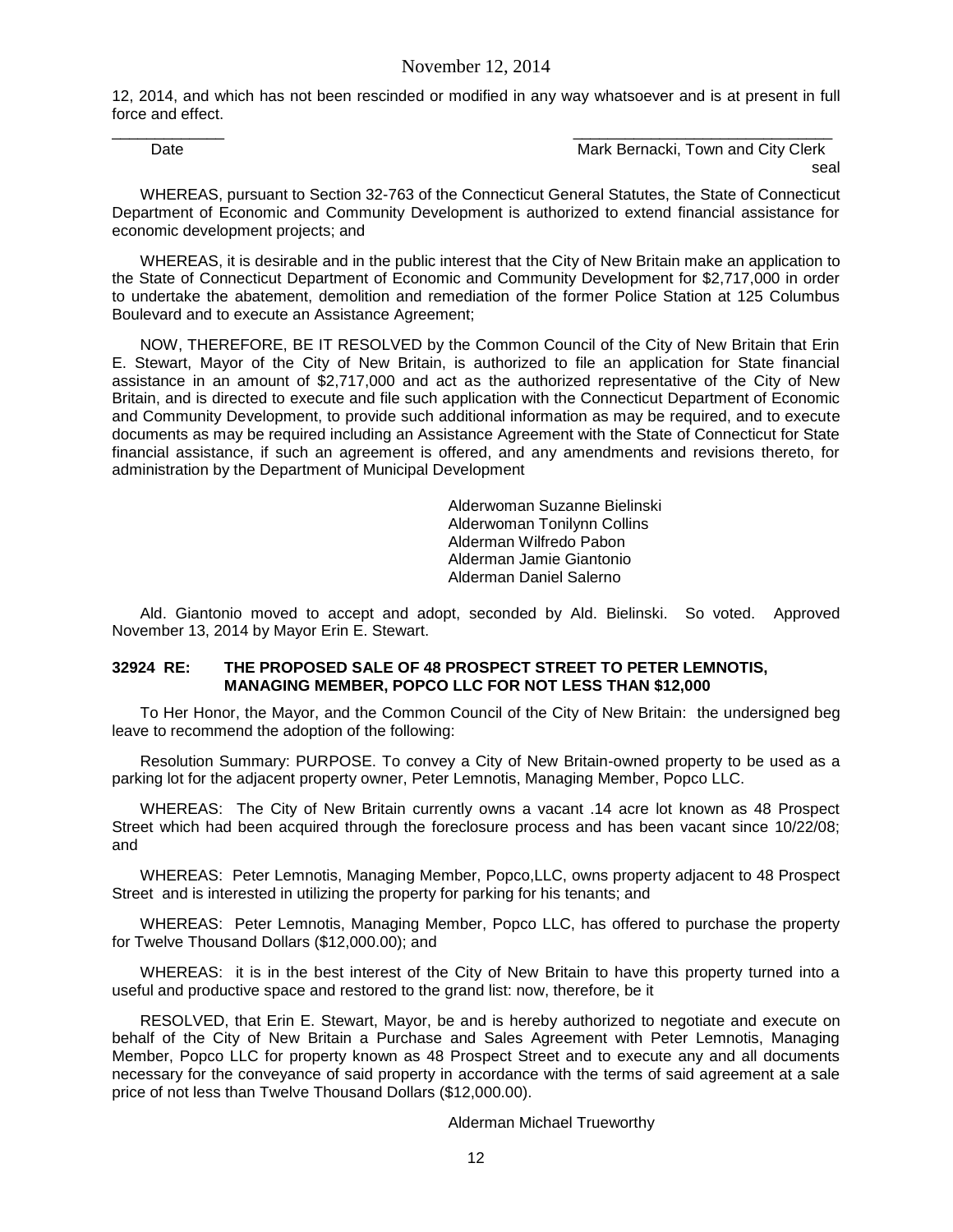#### Property Management Liaison

Ald. Trueworthy moved to accept and refer to the Committee on Planning, Zoning and Housing, seconded by Ald. Collins. So voted. Approved November 13, 2014 by Mayor Erin E. Stewart.

### **32925 RE: PROPOSED AMENDMENT TO SECTION 3-11 OF THE ORDINANCES REGARDING SIGNS ON PUBLIC PROPERTY**

*Proposed Ordinance is on file in the Town Clerk's Office.*

Ald. Carlozzi moved to accept and refer to the Committee on Administration, Finance and Law, seconded by Ald. Defronzo. So voted. Approved November 13, 2014 by Mayor Erin E. Stewart.

## **32926 RE: PROPOSED SALE OF 12 GILBERT ST. TO NEIGHBORHOOD HOUSING SERVICES FOR NOT LESS THAN \$900.00**

To Her Honor, the Mayor, and the Common Council of the City of New Britain: the undersigned beg leave to recommend the adoption of the following:

Resolution Summary: PURPOSE. To Convey a City of New Britain-owned property for restatement to the Grand List.

WHEREAS, the City of New Britain currently owns an improved (vacant lot) property known as 12 Gilbert Street which has been acquired through the foreclosure process and has been vacant since 06/06/1994; and

WHEREAS, Neighborhood Housing Services of New Britain has offered to purchase the property for Nine Hundred Dollars (\$900.00) and will use the property as part of vehicular access for the Beaver Street Development; and

WHEREAS, it is in the best interest of the City of New Britain to have this property restored to the grand list; NOW THEREFORE, BE IT

RESOLVED, that Erin E. Stewart, Mayor, be and is hereby authorized to negotiate and execute on behalf of the City of New Britain a Purchase and Sales Agreement with Neighborhood Housing Services of New Britain for property known as 12 Gilbert Street and to execute any and all documents necessary for the conveyance of said property in accordance with the terms of said agreement at a sales price not less than Nine Hundred Dollars (\$900.00).

> Alderwoman Suzanne Bielinski Alderwoman Tonilynn Collins Alderman Wilfredo Pabon Alderman Jamie Giantonio

Ald. Giantonio moved to accept and refer to the Committee on Planning, Zoning and Housing, seconded by Ald. Pabon. So voted. Approved November 13, 2014 by Mayor Erin E. Stewart.

### **32927 RE: PROPOSED SALE OF TAX LIENS ON 14 GILBERT ST. TO NEIGHBORHOOD HOUSING SERVICES FOR NOT LESS THAN \$4,500**

To Her Honor, the Mayor, and the Common Council of the City of New Britain: the undersigned beg leave to recommend the adoption of the following:

Resolution Summary: PURPOSE. To Convey a City of New Britain-owned property for restatement to the Grand List.

WHEREAS, the City of New Britain currently owns the tax lien on an improved property known as 14 Gilbert Street; and